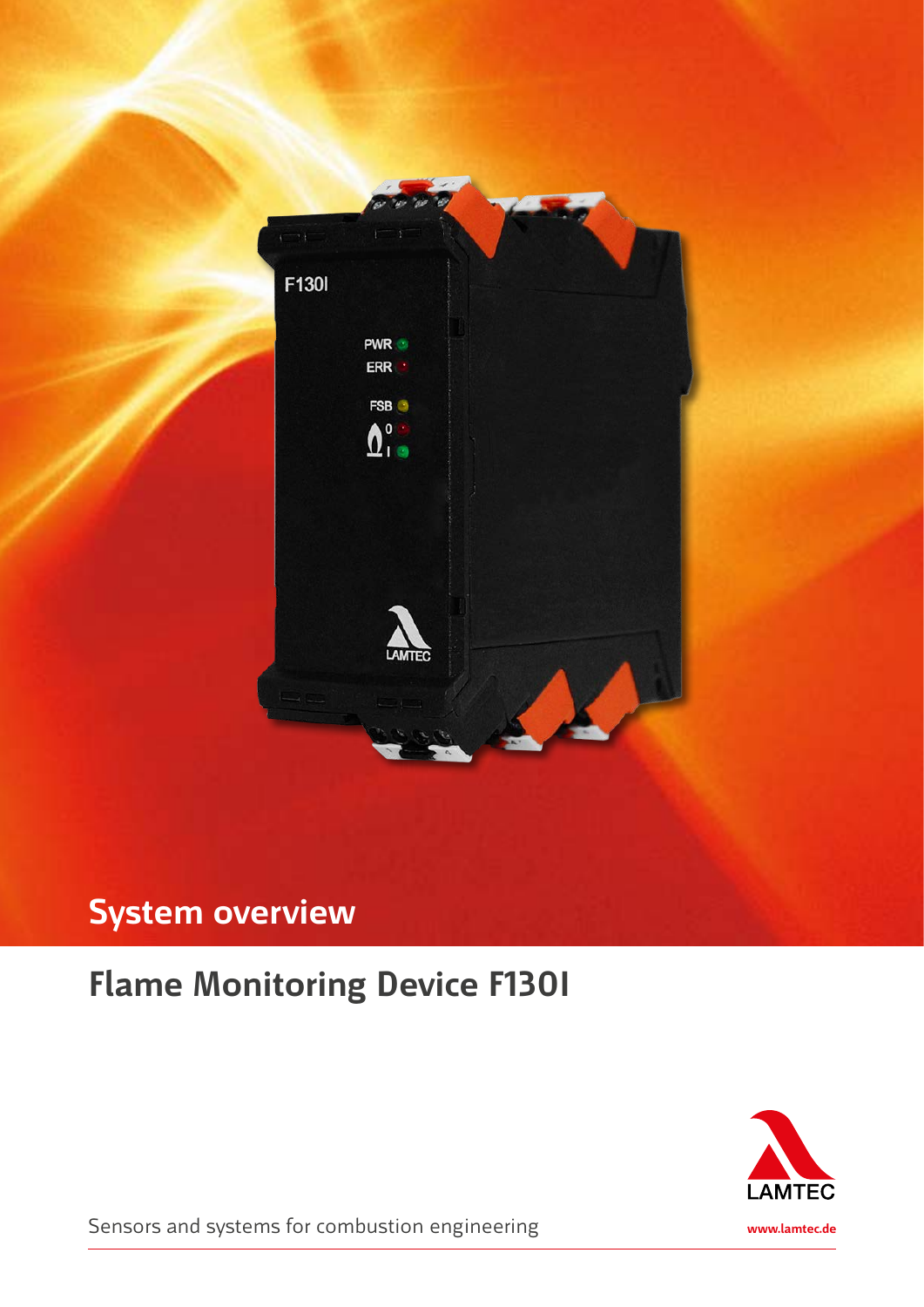# **Flame Monitoring Device F130I.**

**Ionisation-based flame monitoring.**

As an ionisation flame sensor, the F130I flame monitoring device is a safety system for monitoring the ignition or main flames of gaseous fuels. It uses ionisation in continuous and intermittent operation. Optical flame sensors can also be connected to the device. In this case, only intermittent operation is possible.

Used exclusively as an ionisation flame sensor and due to its measurement method, the F130I flame monitoring device can be used for the selective monitoring of individual flames on single and multiple burner systems. In combination with optical flame sensors, however, it can only be used on single burner systems.

#### **Set-up and function**

The F130I flame monitoring device consists of a housing with integrated control electronics and is designed for din rail mounting in the control cabinet.

#### **Optical flame sensor**

The F130I is equipped with three inputs, which can either be used individually or in combination. These are the ionisation input (ION), and the UV or LDR input for optical flame sensors. Depending on the optical flame sensor selected, different spectra are used to monitor the flame, to determine the status of the flame and its intensity and to convert it into an electrical signal which can then be evaluated.

#### **Field of application**

The F130I flame monitoring device by provides operators of industrial firing systems, the chemical industry and power plants with a reliable flame monitoring device which complies with the requirements of SIL 3.



#### **Specialities**

The evaluation device may only be operated with the approved optical flame sensors. The F130I is not designed for the direct cut-off of fuel valves. Further signal processing of the secure output contact must be carried out in the superior control system of the respective combustion system.



**Overview of functions.**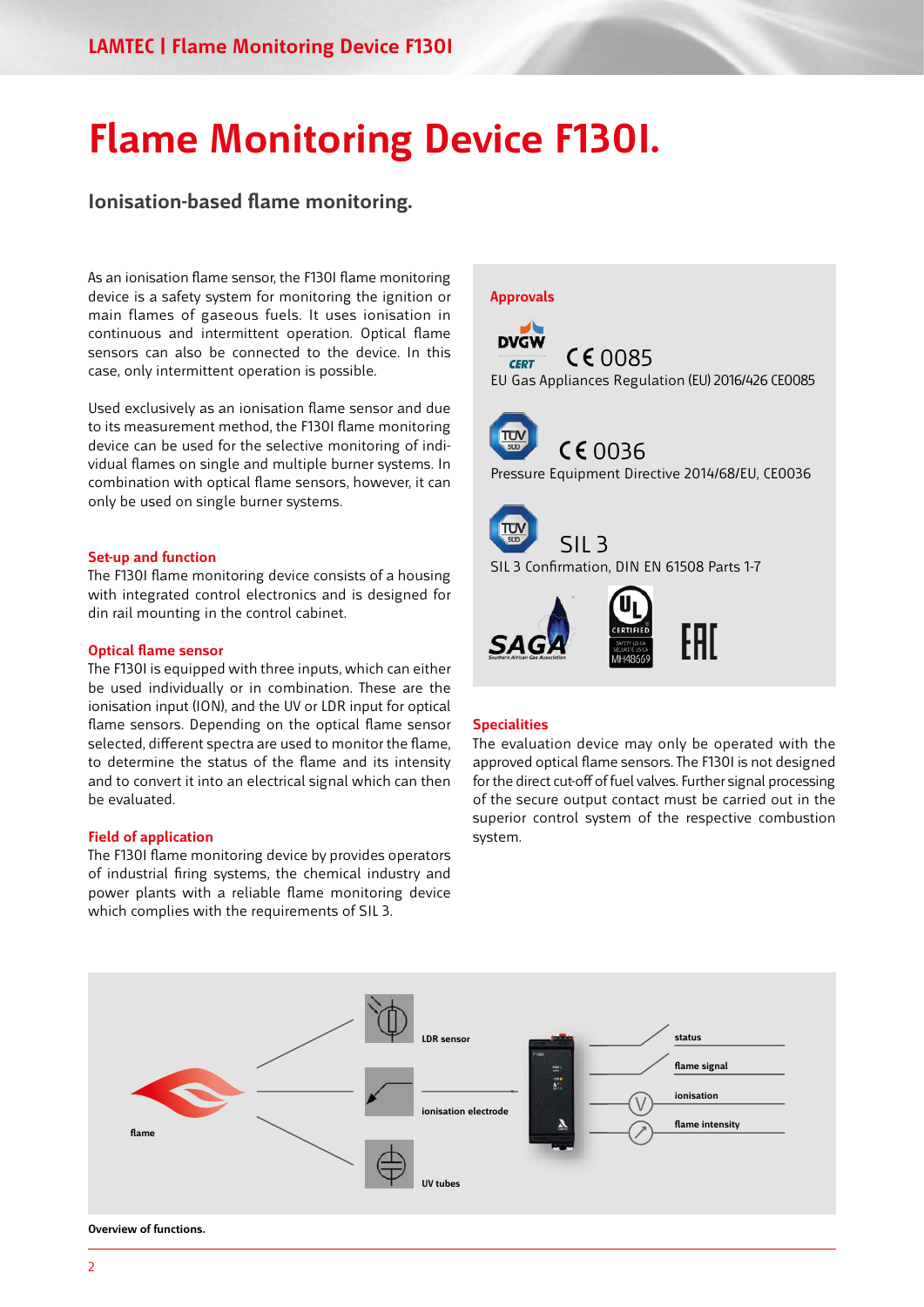#### **Flame sensor**

The evaluation device is equipped with three inputs:

- Ionisation input (ION)
- $\blacksquare$  UV input
- $LDR$  input

The inputs can be used individually or in combination. As soon as a flame is detected via one of the inputs, the flame relay output is switched and signals "Flame ON." The spectral sensitivity of the optical flame sensors determines their suitability for specific fuels. The table below offers an overview of possible fields of application. For an overview of approved optical flame sensors, see the operating instruction of the F130I.

The suitability of the device types may differ from that indicated in the table depending on particular circumstances.

LAMTEC guarantees that the flame scanner is in perfect working order but cannot offer any guarantees if it is used improperly. Please observe the specific requirements of your plant when selecting the flame scanner. We would be happy to answer any questions you may have about LAMTEC products.

| Sensor type       | F1301 input | For fuel  | Continuous operation | <b>Wavelength range</b>  |
|-------------------|-------------|-----------|----------------------|--------------------------|
| UV tubes          | UV          | Gas / oil | <b>No</b>            | 190  270 nm              |
| LDR, visible      | LDR         | Oil       | <b>No</b>            | 450  800 nm              |
| LDR, visible      | LDR         | Oil       | <b>No</b>            | 400  800 nm              |
| <b>lonisation</b> | ION         | Gas       | Yes                  | $\overline{\phantom{a}}$ |

### **Summary:**

- Suitable for single burners in heating stations and process furnaces
- Approved for continuous operation with ionisation
- UV tubes and LDR sensors, approval for intermittent operation
- Suitable for fuels such as oil, gas, biomass, dust and process gases
- Plug-in module for din rail mounting
- Two-channel system with electronic self-monitoring
- The F130I flame monitoring device is de-signed for installation in control cabinets
- LED status displays
- SIL 3 to DIN EN 61508-1-7
- Meets the requirements of DIN EN 298 for operation with gas and oil as well as DIN EN 746-2 for process burners
- Complies with 2014/68/EU (Pressure Equipment Directive) and (EU) 2016/426 (Gas Appliances Regulation)
- No adaptation to country-specific mains frequencies necessary, masking takes place on a dynamic basis
- Available ex works with power supply voltage 230 VAC or 115 VAC

# **Inputs. Outputs.**

| UV tubes                          | <b>Flame Monitoring Device F1301</b> | Digital: status                            |
|-----------------------------------|--------------------------------------|--------------------------------------------|
| LDR sensor                        |                                      | Digital: flame signal                      |
|                                   |                                      | <b>FSB</b>                                 |
| <b>Ionisation Rod</b>             |                                      | Analogue: ionisation voltage               |
| Power supply<br>230 VAC / 115 VAC |                                      | Analogue: flame intensity<br>$(4 - 20$ mA) |